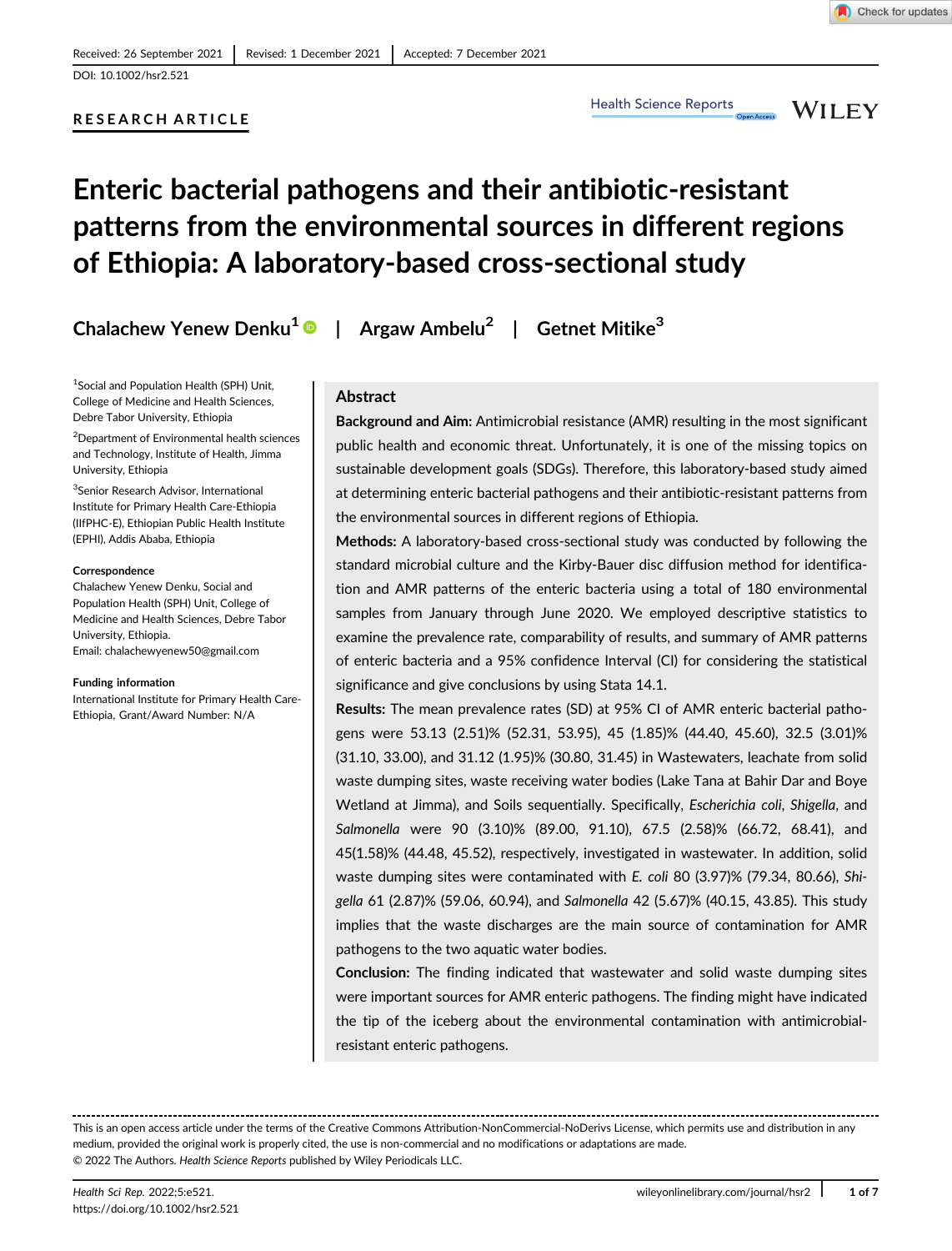## KEYWORDS

antimicrobial-resistant, Bahir Dar, environmental sources, Ethiopia, Jimma, waste management

# 1 | INTRODUCTION

Globally, it is projected that antimicrobial-resistant (AMR) pathogens will pose the most significant public health and economic threat. By 2050, about 10 million people will die every year and the world's GDP will lose over 100 trillion USD. Hence, these figures are assumed to increase significantly if preventive measures could not be taken.<sup>1</sup> Unfortunately, it is one of the missing topics on sustainable development goals (SDGs).<sup>2</sup>

AMR has been occurring naturally over time but is accelerated by the inappropriate use of antimicrobial medicines in the health, animal, food, agriculture, and aquaculture sectors, and antimicrobial residues in soil, crops, sediments, and water. $3,4$ 

According to WHO, Escherichia coli, Salmonella, and Shigella species are classified priority tiers of pathogens for research, classified under critical, high, medium tier, respectively.<sup>5</sup> In response to this, global and local movements have been taking place for tracking the spread of that are difficult-to-treat infections.<sup>6</sup> AMR is also threatening SDGs on health, food security, environmental wellbeing, and socioeconomic developments and could affect the COVID-19 interventions. As AMR infections are becoming more common, modern medicine gets challenged much like the effects of COVID-19. This underscores that the high-potential AMR has to crush our healthcare structure and policies.<sup>7</sup>

The lessons we are learning from COVID-19 show that it is not the only threat that we are facing and indicates a dark future if we do not mobilize a growing response to the growing threat of AMR.<sup>8</sup>

In the study in Southern Ethiopia, 71.7% of AMR pathogens have been isolated from the wetland's outlets. The High public health concern is AMR pathogens have been isolated from the water samples of Lake Hawassa such as E. coli, Shigella, and Salmonella. Consequently, these may result in a serious threat to both public health and the environment.<sup>9</sup>

Treated wastewater used for irrigation has a greater role in the spread of AMR pathogens in urban agriculture in African cities.<sup>10</sup> Hence, the Ethiopian government has a greater tendency and effort to expand urban agriculture around the water bodies in different cities as mentioned by Ministries at different forums and meetings. With such and associated problems, the Ministry of Health of Ethiopia has considered AMR pathogens as a major threat and obstacle to ensure standard treatment and safeguard public health, where surveillance and knowledge generation is considered as the main strategy to tackle the problem.<sup>11</sup>

Almost all countries are taking significant measures for tracking AMR. However, serious gaps remain unattended due to a considerable lack of data and action in the environment sectors to prevent environmental contamination. Information on incidence, prevalence,

and trends of AMR must be collected to better understand and respond to the spread of AMR.<sup>12</sup>

Ethiopia begins to give more attention to and efforts on disseminating information about AMR to the community and establishing a national strategy and action plan to prevent and contain AMR. Holistic approaches needed to address AMR in Ethiopia are generating baseline data, identifying major gaps, suggesting and developing appropriate strategies and policy for action, suggesting and developing appropriate interventions, ongoing monitoring, and evaluation, and scaling up successful interventions in different areas.<sup>13</sup>

Determining the level of AMR, identification of contamination source, and the development of new recommendations and practices that continue for reducing the spread of AMR are pillars for global and local public health response, policy intervention, and reshaping of strategies. Therefore, this laboratory-based prevalence study is aimed to determine the prevalence rate and environmental source tracking of AMR enteric pathogens in Bahir Dar, Northwest Ethiopia, and Jimma in Southwest Ethiopia.

# 2 | METHODS

# 2.1 | Study design and period

A laboratory-based cross-sectional study was carried out from January through June 2020 at Bahir Dar, Northwest Ethiopia, and Jimma, Southwest, Ethiopia.

# 2.2 | Study setting selection and sample collection

Those standards more likely considered the situational condition of the countries. Samples were collected using the standard set by the United States Environmental Protection Agency sampling standards and District laboratory practices of tropical countries.<sup>14,15</sup> Following the above widely accepted laboratory standards, 120 samples from wastewater of Jimma and Felege Hiwot Comprehensive Specialized Hospitals, soil from the two hospitals compounds (using transect sampling method), and solid waste dumping sites were taken by considering the hospitals' given long-term care facilities and no any study concerned on AMR in the environmental media carried out as far as. Besides, 40 water and 40 sediment samples from waste receiving water bodies (Lake Tana and Boye wetlands) were collected. The assumption here is the waste discharges of the communities and hospitals of each city are discharging their waste to these water bodies. The samples were transported to the laboratory in a cold box with ice packs withholding a temperature of  $\leq 4^{\circ}$ C immediately after collection for processing and analysis by packed separately.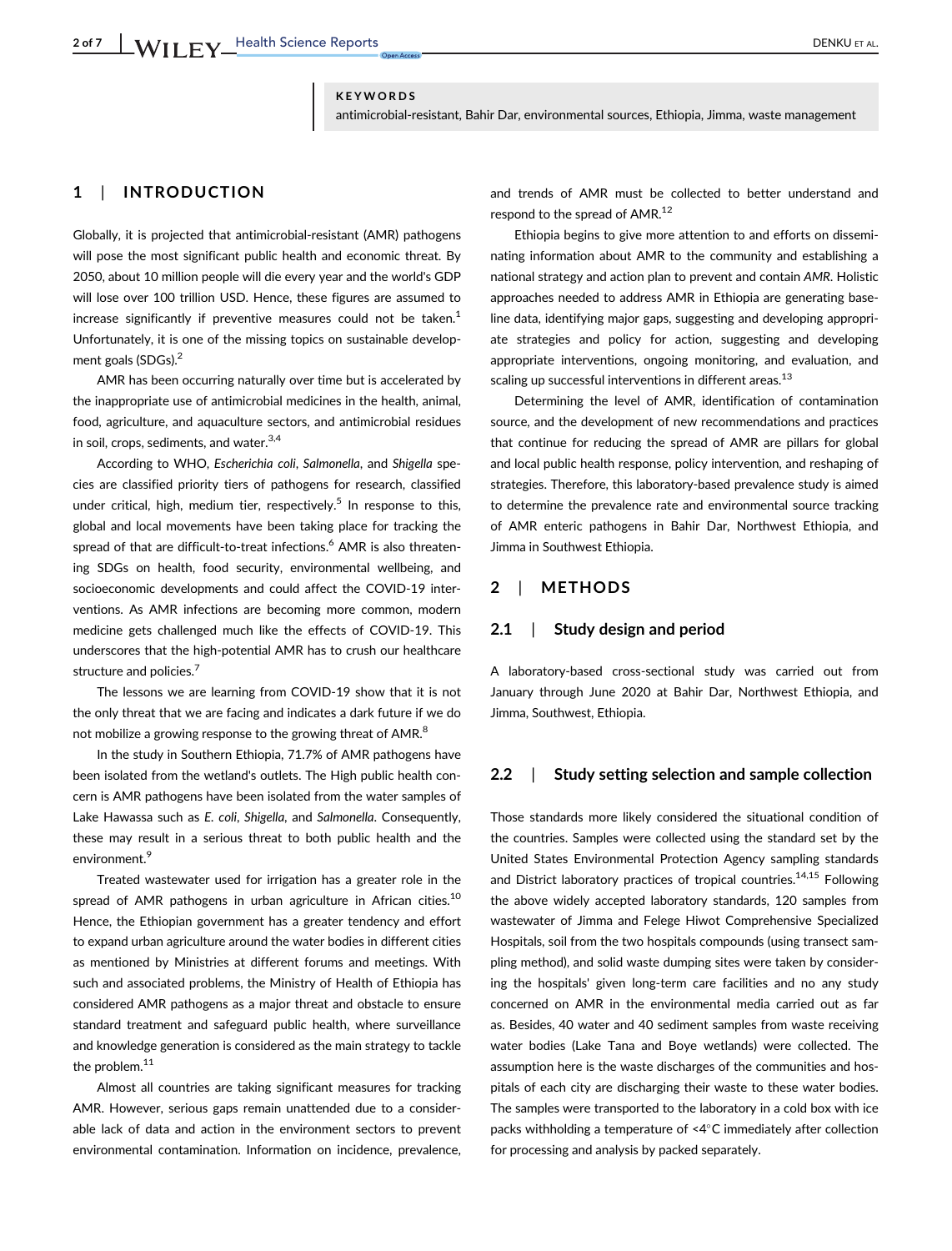# 2.3 | Sample processing techniques of enteric bacterial isolation and AMR testing

# 2.3.1 | Sample preparation

The 25 mL or gram collected samples were homogenized with sterile 225 mL of 0.1% (w/v) bacteriological peptone in the flask for 5 min.<sup>16</sup>

# 2.3.2 | Enteric bacteria isolation and identification technique

A 0.1 mL of the prepared diluted sample directly inoculated on differential and selective agar media after being enriched with primary and secondary enrichment media and incubated at 37°C for 18-24 h. After incubation, The suspected isolates were transferred to Nutrient agar for further characterization, and morphological and biochemical tests including Gram reaction test, motility test, oxidase test, catalase test, triple sugar iron agar (TSI) test, lysine iron agar test (LIA), urease test, glucose, mannitol, and sucrose fermentation tests per the internationally accepted standard of ET ISO 707, 2012 for more authenticity (Figure 1).

# 2.3.3 | Multiple antibiotic-resistant profile testing

The slanted cultures were subcultured and purified. The pure colonies were inoculated into Nutrient Broth and incubated at  $37^{\circ}$ C for 18 to 24 h. After incubation, the turbidity of the culture was adjusted to 0.5 McFarland Standard to bring the cell density to approximately  $10^7$  to  $10^8$  cfu/mL. The 0.5 McFarland turbidity standard was prepared by mixing  $0.05$  mL BaCl<sub>2</sub> (1%)



FIGURE 1 The logical framework shows the laboratory procedure followed during sample analysis of the study, 2020

with 9.95 mL H2  $SO<sub>4</sub>$  (1%). Muller-Hinton (MH) (Oxoid) plates were prepared and warmed to ambient temperature for plating. A sterile cotton swab was dipped into the standardized suspension. The culture was spread evenly over the entire surface of the Muller-Hinton agar plates by swabbing in three directions at  $90^{\circ}$  of each spreading. The plates were allowed to dry before applying antimicrobial discs. The following standard and Oxoid drug discs were used: Vancomycin (VA) disk of 30 μg oxide; Cotrimoxazole (COT) disk of 25 μg oxide; Ciproflaxicillin (CIP) disk of 5 μg oxide; Doxycycline (DC) of 30 μg, Amoxicillin (AMX) disk of 10 μg oxide, Erythromycin (ERYC) disk of 15 μg oxide, Ampicillin (AMP) disk of 10 μg oxide, Ceftriaxone (CRO) disk of 30 μg oxide, Chloramphenicol (CHL) disk of 30 μg oxide, Penicillin (PEN) of 10 μg oxide, Novobiocin (NB) disk of 30 μg oxide, Cloxacillin (CLOXA) disk of 1 μg oxide, Cefalotin (CET) disk of 30 μg oxide, and Gentamicin (GEN) disk of 10 μg oxide, which were commonly used and clinically important antibiotics in Ethiopian healthcare facilities. After incubation at 37°C for 18 to 24 h, inhibition zones were measured and scored as susceptible, intermediate, or resistant based on the guidelines developed from the Clinical and Laboratory Standards Institute of US (CLSI, 2017). The E. coli ATCC 25922, Salmonella ser. Choleraesuis ATCC 10708, and Shigella flexneri ATCC 12022 were used as reference strains for antibiotic disk control.<sup>17</sup>

# 2.4 | Data quality control

We assigned the qualified, competent, and proficient laboratory personals for the laboratory analysis and data collection, as well as the personnel that interpreted the results and those that were involved in the monitoring of AMR. Before the actual data collection, training, and discussion with 2 supervisors, 3 data collectors, and 2 laboratory technicians were undertaken for 2 d. Triplicate and duplicate samples were collected. Information on each sampling site and identification of the sampling locations were done by Global Positioning System (GPS). To check the sterility of the prepared media, 5% of the prepared batch of media was incubated overnight and checked for microbial growth in the media, and reference strains also used.

### 2.5 | Data management and analysis

The data were coded and entered using Epi info 7 (Centers for Disease Control and Prevention) and exported to Stata version 14.1. Stata 14.1 software (StataCorp) was used for data management and further analysis. Descriptive statistics were employed to examine the prevalence rate, comparability of results, and cumulative and summary of AMR patterns of different enteric bacteria. The 95% confidence interval (CI) was used for considering statistical significance.

# 2.6 | Ethical approval

Ethical clearance was obtained from the Institutional Review Board of the Jimma University and an official letter was submitted to the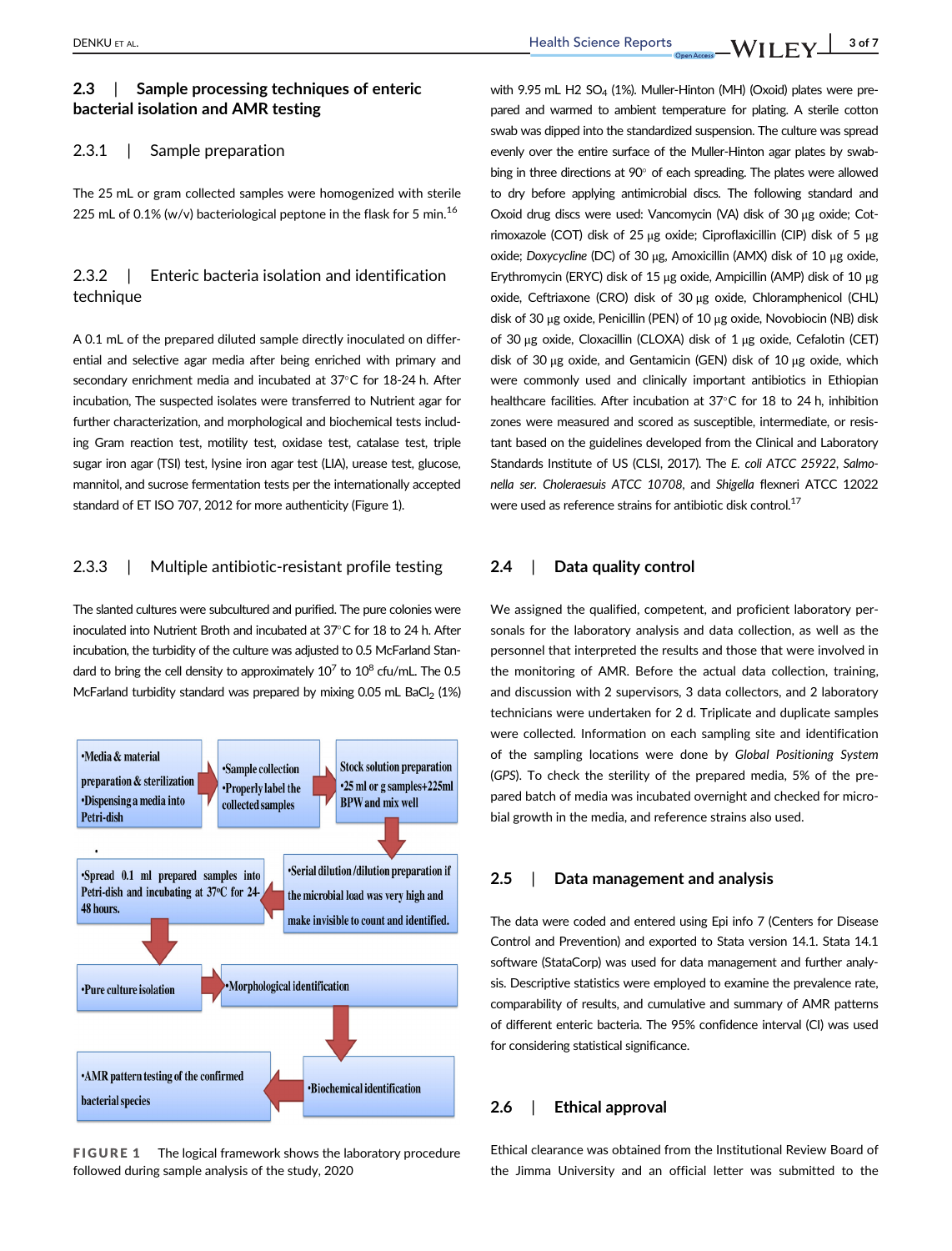relevant authorities. The relevant authorities were well informed to get the assurance of the study and confidentiality maintained at pertaining samples and the Institutional Review Board of the Jimma University approved it with Ethical approval of the Research protocol letter with its reference number IRB00010/2020. Finally, all waste materials generated during this research were well sterilized before disposing to the Environment.

# 3 | RESULTS

The present study analyzed the prevalence rate and AMR patterns of enteric bacteria against five commonly used antibiotics VA disk of 30 μg oxide; COT disk of 25 μg oxide; CIP disk of 5 μg oxide; DC disk of 30 μg, AMX disk of 10 μg oxide, ERYC disk of 15 μg oxide, AMP disk of 10 μg oxide, CRO disk of 30 μg oxide, CHL disk of 30 μg oxide, PEN of 10 μg oxide, NB disk of 30 μg oxide, CLOXA disk of 1  $\mu$ g oxide, CET disk of 30  $\mu$ g oxide, and GEN disk of 10  $\mu$ g oxide, based on their mean inhibition zone (MIZ) among180 samples from each environmental compartment (wastewater, soil, solid waste dumping site, and waste receiving water bodies) and identify the major sources among the different environmental media based on the point estimate (prevalence rate) that were generated from the laboratory data.

#### 3.1 | The Overall AMR patterns of enteric bacteria in the environment

The finding of this study has shown possible environmental sources related to AMR enteric pathogens (see Table 1).

#### 3.2 The MDR-level enteric bacteria isolated from different environmental sources

In this study, multiple antibiotic-resistant (MDR) levels of E. coli was 83.63% (95% CI: 80.5%-88%), Salmonella was 85% (95% CI: 75%- 92%), and Shigella was 76.25% (95% CI: 62%-85%) (Table 2).

Escherichia , Salmonella, and Shigella were isolated at varied rates from wastewater, solid waste dumping sites, soil, and waste receiving water bodies. The primary sources of enteric bacteria were determined based on their prevalence rate (Figure 2).

The main findings of the study and the prevalence of AMR enteric bacteria were a statistically significant difference between different environmental media. The prevalence of AMR enteric pathogens was 53.13% (95% CI: 51.23%-59.56%), 45% (95% CI: 41%-48%), 32.5% (95% CI: 29.23%-35.45%), and 31.12% (95% CI: 28.78%-34.23%) in the wastewater, solid waste dumping sites, waste receiving water bodies, and soil, respectively (Figure 2).

And also, most of the isolates were resistant to AMX, COT, VA, CLOXA, CRO, ERYC, CET, and CHL; none was resistant to CIP, AMP, PEN, GEN, and NB (Table 1).

|                    | TABLE 1 Overall resistance level of enteric bacteria isolated from wastewater, soil, solid waste dumping site, and waste receiving water bodies                                                      |                              |                              |                                 |                  |
|--------------------|------------------------------------------------------------------------------------------------------------------------------------------------------------------------------------------------------|------------------------------|------------------------------|---------------------------------|------------------|
|                    | <b>Resistance</b>                                                                                                                                                                                    |                              | Sensitive                    |                                 |                  |
| <b>FBB</b> species | <b>Antibiotics</b>                                                                                                                                                                                   | ΣIΝ                          | <b>Antibiotics</b>           | $\frac{2}{2}$                   | <b>MAR</b> index |
| Escherichia coli   | AMX, COT, VA, CLOXA, CRO, ERYC, CET, and CH                                                                                                                                                          | 8.07 mm (95% CI: 6.63, 9.8)  | CIP, AMP PEN, GEN NB, and DC | 25.50 mm (95% Cl: 22, 29.45)    | 0.57             |
| Salmonella         | AMX, COT, VA, CLOXA, CRO, ERYC, CET, and CHI                                                                                                                                                         | 7.77 mm (95% Cl:5.90, 9.43)  | CIP, AMP PEN, GEN NB, and DC | 27.50 mm (95% Cl: 23.25, 30.45) | 0.57             |
| Shigella           | AMX, COT, VA, CLOXA, CRO, ERYC, CET, CHL, and DC                                                                                                                                                     | 8.75 mm (95% CI: 6.98, 9.90) | CIP, AMP PEN, GEN, and NB    | 19 mm (95% Cl: 16.5, 23.2)      | 0.64             |
|                    | Abbreviations: AMP appoilin: AMX amovicilin: CET cefalotin: CHI chlorappopulation: CI confidence interval: CIP cinroflavicilin: CI OXA closesilin: COT cottinosazole: CRO settiaxone: DC dovscrilin: |                              |                              |                                 |                  |

Abbreviations: AMP, ampicillin; AMX, amoxicillin; CET, cefalotin; CHL, chloramphenicol; CI, confidence interval; CIP, ciproflaxicillin; CLOXA, cloxacillin; COT, cotrimoxazole; CRO, ceftriaxone; DC, doxycycline; ERYC, erythromycin; GEN, gentamicin; MIZ, mean inhibition zone; NB, novobiocin; PEN, penicillin; VA, vancomycin. mean inhibition zone; NB, novobiocin; PEN, penicillin; VA, vancomycin erythromycin; GEN, gentamicin; MIZ, ERYC,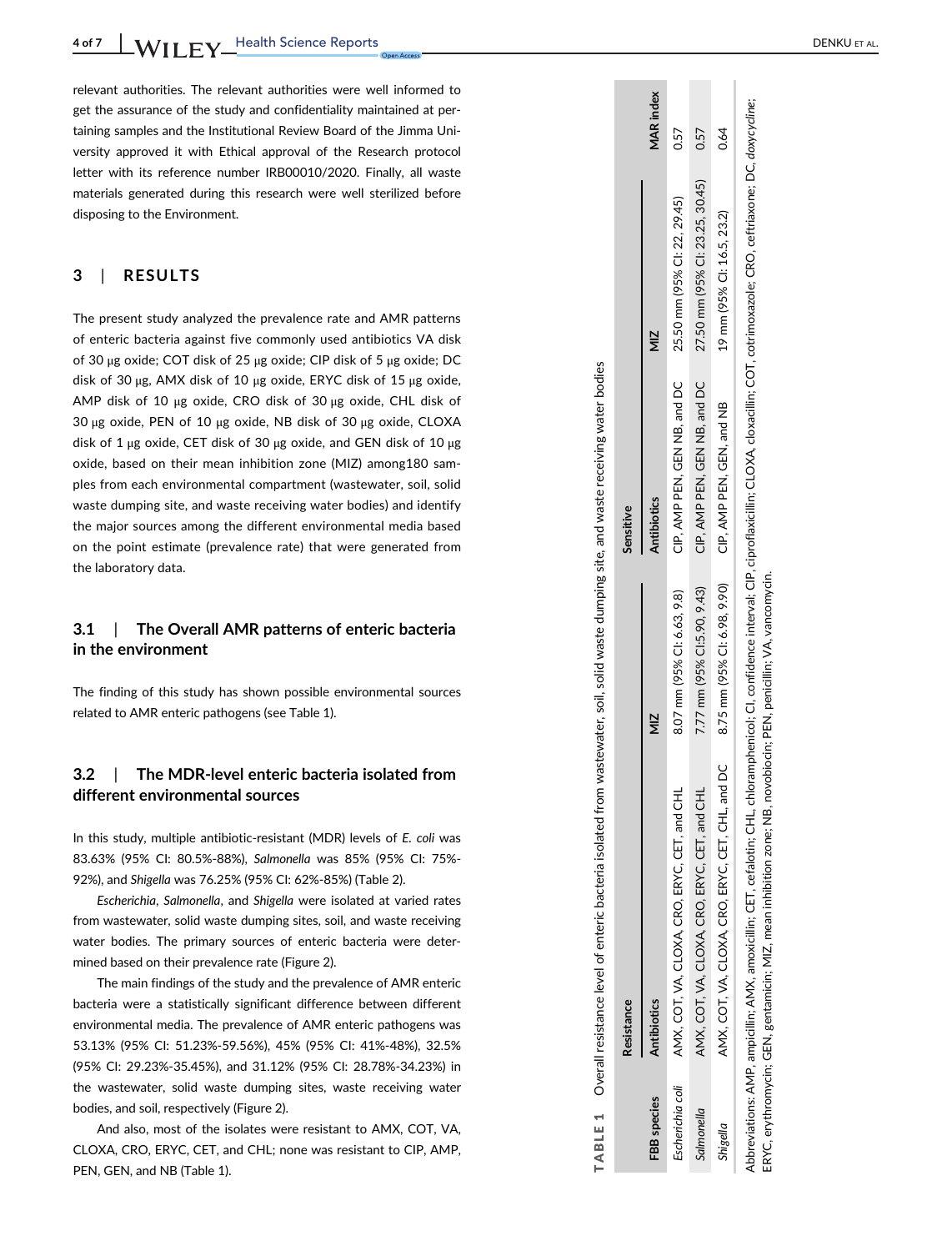| Enteric bacteria | Wastewater             | Solid waste dumping site | Waste receiving water bodies | Soil                 | MDR level (%) |
|------------------|------------------------|--------------------------|------------------------------|----------------------|---------------|
| Escherichia coli | $n = 36$<br>29 (80.5%) | $n = 32$<br>27 (84%)     | $n = 68$<br>60 (88%)         | $n=17$<br>14 (82%)   | 83.63         |
| Salmonella       | $n = 18$<br>15 (83%)   | $n = 16$<br>12 (75%)     | $n = 20$<br>18 (90%)         | $n = 13$<br>12 (92%) | 85            |
| Shigella         | $n = 27$<br>23 (85%)   | $n = 24$<br>20 (83%)     | $n = 16$<br>10 (62.5%)       | $n = 8$<br>6 (75%)   | 76.25         |

TABLE 2 The MDR level of enteric bacteria isolated from different environmental media of the Bahir Dar and Jimma areas, Ethiopia, March 2020





# 4 | DISCUSSION

Identification and determination of the extent of AMR contamination and key sources in low-income countries are very crucial to combat the spread of AMR.<sup>18</sup>

In this study, the enteric bacterial species were detected with a high prevalence rate and MDR level (resistance to more than three antibiotics) in the hospital wastewater. It is supported by the study conducted in Hawassa reported a high prevalence of Salmonella,

Shigella, and E. coli with MDR ( $\geq$ 3 antibiotics) detected from the effluents of hospitals.19

It is agreeing with the study conducted in South Africa indicated that about 90% of enteric bacteria were isolated from the hospital wastewater and were resistant to commonly prescribed antibiotics like SXT and VA, because high usage of antibiotics to treat infections in patients serves as a selective pressure for resistance development and transmitted via various routes such as hospital wastewater, discharged patients, and healthcare worker.20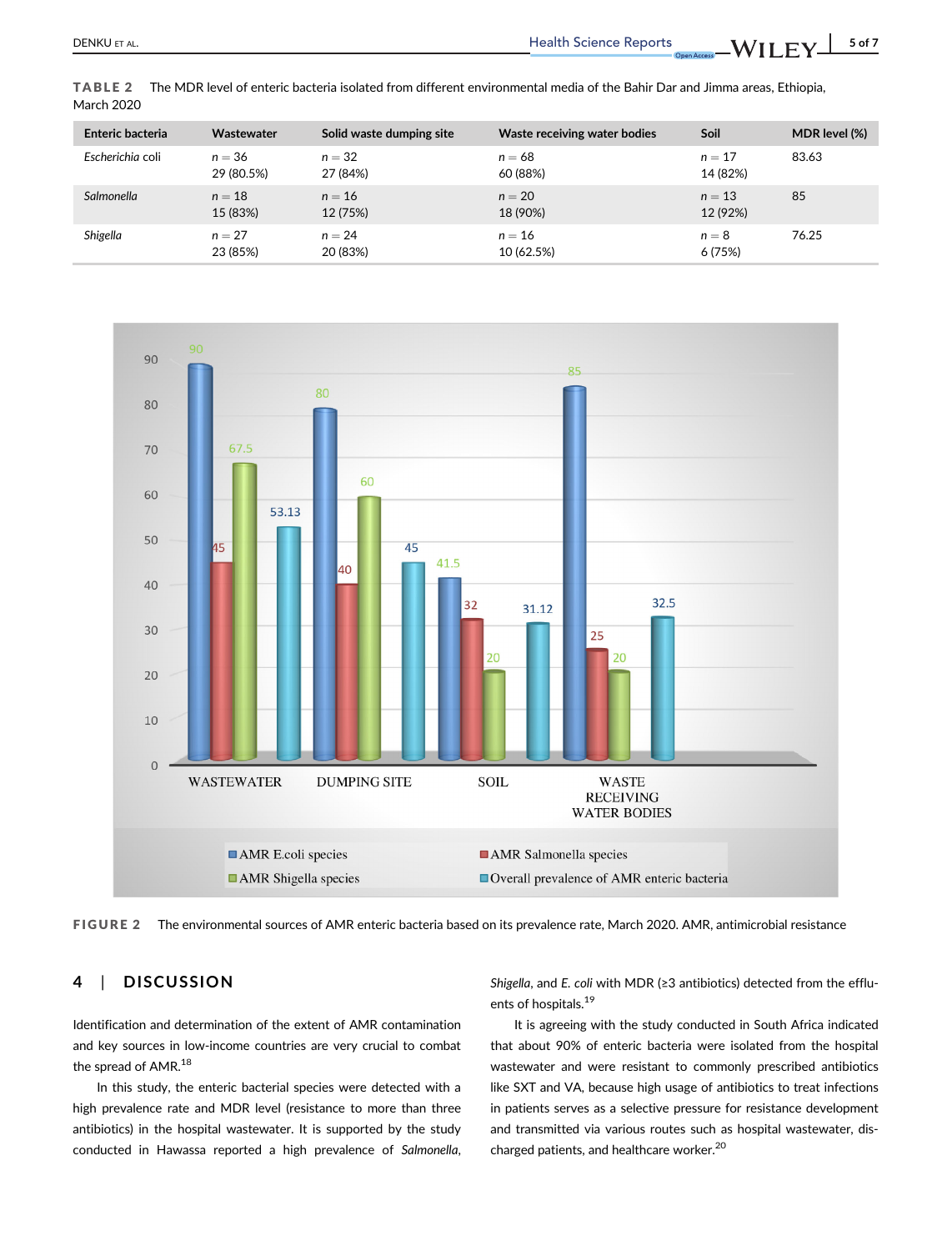In the subgroup laboratory analysis of this paper, the solid waste dumping site is the second environmental source of AMR enteric bacteria next to wastewater. This is supported by the study conducted in Tanzania where a high prevalence rate of AMR enteric bacteria with 56% of overall MDR on a solid waste dumpsite is reported.<sup>20</sup> Municipal dumpsite represents an end-point of biodegradable and unrecyclable garbage from various human activities demonstrating the microbial complexity and showing the role of such dumpsites as hotspots for the emergence of new pathogens.<sup>21</sup>

In this laboratory-based prevalence study, the wastewater receiving bodies were almost with equal statistical significance contributing sources for AMR enteric pathogen with solid waste dumping site, but lower than the occurrence of AMR enteric pathogens in wastewater. The statistical significance value indicated that the dumping site was the main contributing factor for AMR enteric bacteria occurrence on waste receiving water bodies. A comparable survey conducted by a pan-European urban setting provided that wastewater and solid waste dumping sites were contributing to AMR enteric bacteria prevalence rate on the receiving water bodies.<sup>22</sup>

A similar study conducted in Egypt revealed that most isolated enteric bacteria were resistant to amoxicillin, SXT, and VA.<sup>23</sup> It is agreeing with the study done on Oslo University Hospital, Norway, E. coli in urban wastewater samples were highly prevalent and seemed to represent well the other pathogens in the town and it has a high degree of resistance to approximately all tested antimicrobials. $^{24}$ 

The laboratory-based comparative statistics results of this study; wastewater is the primary source of AMR enteric with the prevalence rate ranging between 51.23% and 59.56%. So, it requires more priority and emphasis to reduce the spread of AMR enteric pathogens. While there are no statistically significant differences for the occurrence of AMR on dumping sites and waste receiving water bodies, it indicates that the dumping site may be the contributing factor for the spread of AMR in waste receiving water bodies. This is agreeing with the study conducted on Kakamega town, Kenya, 2018, the prevalence rate of AMR E. coli species was 100% in wastewater, about 93% of the sludge, and about 66% of the solid waste dumping site, and the prevalence rate of AMR enteric bacteria varied from one environmental source to the other.<sup>25</sup>

These data now allow research programs beyond surveillance activities. Ethiopia is considered a poor but stable country, according to "The World 2030" and moving toward transition and growth economies. Failure to control AMR and the spread of AMR will affect the progress towards the sustainable development goals (SDGs 1, 2, 3, and 8). Therefore, this paper will build onto the next 2021 Health Sector Transformation Plan (HSTP) and "Strategy for the Prevention and Containment of Antimicrobial Resistance (AMR) for Ethiopia" initiated in 2017.

# 4.1 | Strength and limitation of the study

The strength of the study

• Assigned qualified, competent, and proficient laboratory personals and

- Used reference strains
- Followed an internationally accepted standard of ET ISO 707, 2012 for more authenticity
- Used appropriate sample size for the Laboratory analysis

The limitation of the study

- The study conducted using the Culture Method rather than the molecular technique because no availability of Primers and even PCR machines in the study area due to a lack of resources
- The study done during the dry seasons but, the contamination of AMR enteric bacteria may vary throughout the seasons
- A study done at a point in time due to resources and time constraints

# 5 | CONCLUSION

This laboratory-based prevalence study concluded that wastewater and solid waste dumping sites were important sources for AMR enteric pathogens. And also one of the major sources of AMR pathogen contamination of aquatic systems (waste receiving water bodies like Lake Tana) is the source of fish, recreation, vegetables, and the kidneys of the earth (Wetland like Boye Wetland).

The finding of this study has shown possible environmental sources related to AMR enteric pathogens. Identification of these sources would help different sectors including the Ministry of Health, Nongovernmental organizations, and other responsible bodies to pay attention to the major environmental sources of AMR and encourage decision makers to design and implement effective interventions at the sources. We recommend the improvement of waste treatment methods and the use of effective infection prevention measures to reduce the spread of AMR in the environment and analysis of AMR genes might indicate a true picture of the problem in developing countries. Besides, minimizing irrational drug use would help to reduce AMR in the environment.

#### ACKNOWLEDGMENTS

We would like to acknowledge the International Institute for Primary Health Care-Ethiopia (IIfPHC-E) for funding this study. We are also grateful to the Faculty of Public Health, Institute Health Sciences, and Jimma University for arrangement and administrative support for this collaborative study.

### FUNDING

International Institute for Primary Health Care-Ethiopia (IIfPHC-E) had involved in funding for data collection, analysis, and writing of the report; and forward the decision to submit the report for publication.

### AUTHOR CONTRIBUTIONS

Conceptualization, Data curation, Methodology, Writing—original draft, Writing—review and editing: Argaw Ambelu Funding Acquisition, and Writing-review and editing: Getnet Mitike